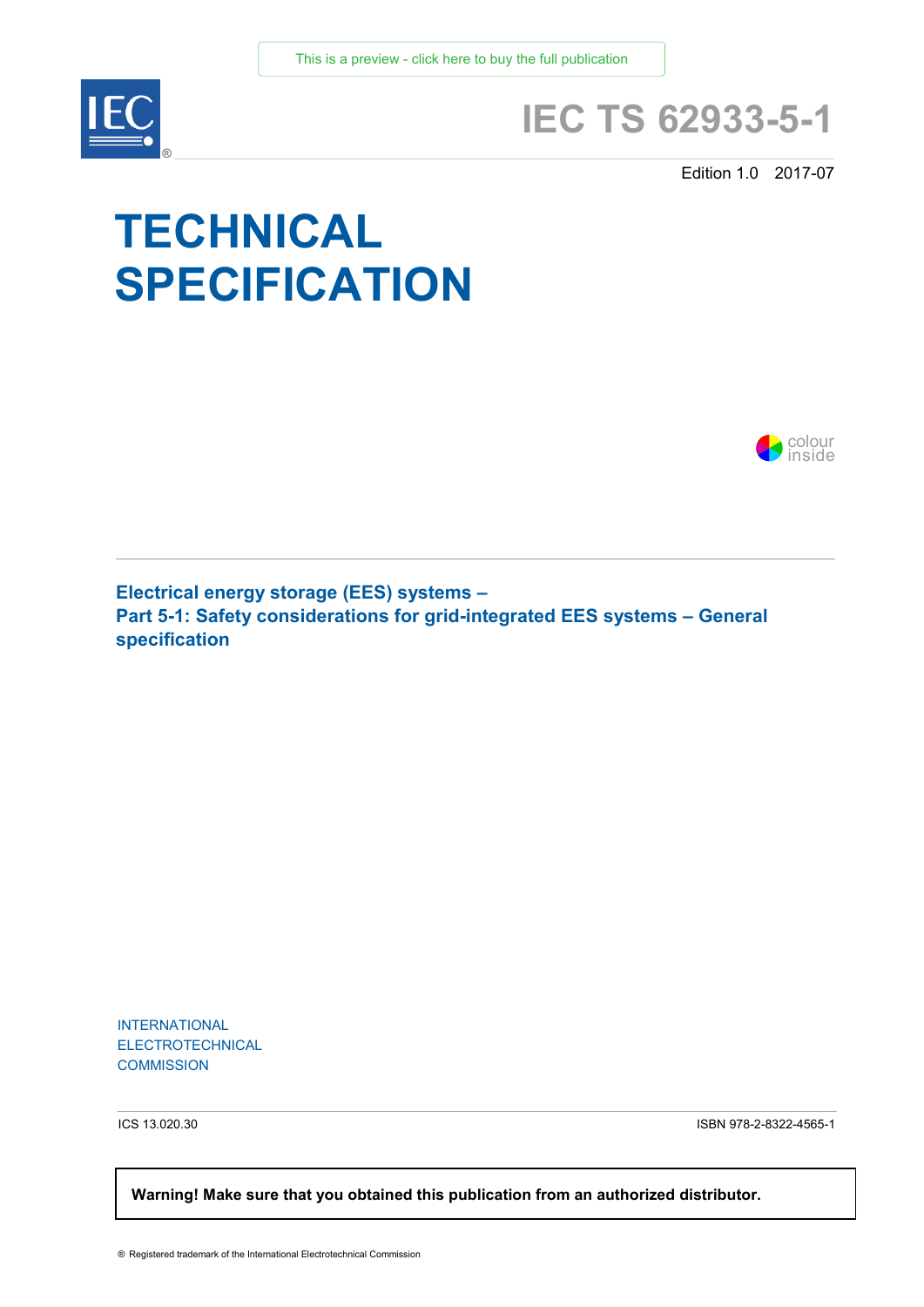$-2-$ 

IEC TS 62933-5-1:2017 © IEC 2017

### **CONTENTS**

| 1              |       |                                                                         |  |  |  |
|----------------|-------|-------------------------------------------------------------------------|--|--|--|
| 2              |       |                                                                         |  |  |  |
| 3              |       |                                                                         |  |  |  |
| 4              |       |                                                                         |  |  |  |
| 5              |       |                                                                         |  |  |  |
|                | 5.1   |                                                                         |  |  |  |
|                | 5.2   |                                                                         |  |  |  |
|                | 5.3   |                                                                         |  |  |  |
|                | 5.3.1 |                                                                         |  |  |  |
|                | 5.3.2 | Hazards arising from electrical, magnetic, and electromagnetic fields19 |  |  |  |
|                | 5.3.3 |                                                                         |  |  |  |
|                | 5.3.4 |                                                                         |  |  |  |
|                | 5.3.5 |                                                                         |  |  |  |
|                | 5.3.6 |                                                                         |  |  |  |
| 6              |       |                                                                         |  |  |  |
|                | 6.1   |                                                                         |  |  |  |
|                | 6.1.1 |                                                                         |  |  |  |
|                | 6.1.2 |                                                                         |  |  |  |
|                | 6.2   |                                                                         |  |  |  |
|                | 6.2.1 |                                                                         |  |  |  |
|                | 6.2.2 |                                                                         |  |  |  |
|                | 6.2.3 |                                                                         |  |  |  |
|                | 6.2.4 |                                                                         |  |  |  |
|                | 6.2.5 | Special provisions for EES systems in generally accessible locations24  |  |  |  |
|                | 6.2.6 |                                                                         |  |  |  |
|                | 6.2.7 |                                                                         |  |  |  |
|                | 6.2.8 |                                                                         |  |  |  |
|                | 6.3   |                                                                         |  |  |  |
|                | 6.3.1 |                                                                         |  |  |  |
|                | 6.3.2 |                                                                         |  |  |  |
|                | 6.3.3 |                                                                         |  |  |  |
| $\overline{7}$ |       |                                                                         |  |  |  |
|                | 7.1   |                                                                         |  |  |  |
|                | 7.2   | Preventive measures against damage to neighbouring inhabitants29        |  |  |  |
|                | 7.3   | Preventive measures against damage to workers and residents30           |  |  |  |
|                | 7.3.1 |                                                                         |  |  |  |
|                | 7.3.2 |                                                                         |  |  |  |
|                | 7.3.3 |                                                                         |  |  |  |
|                | 7.4   |                                                                         |  |  |  |
|                | 7.5   |                                                                         |  |  |  |
|                | 7.5.1 |                                                                         |  |  |  |
|                | 7.5.2 |                                                                         |  |  |  |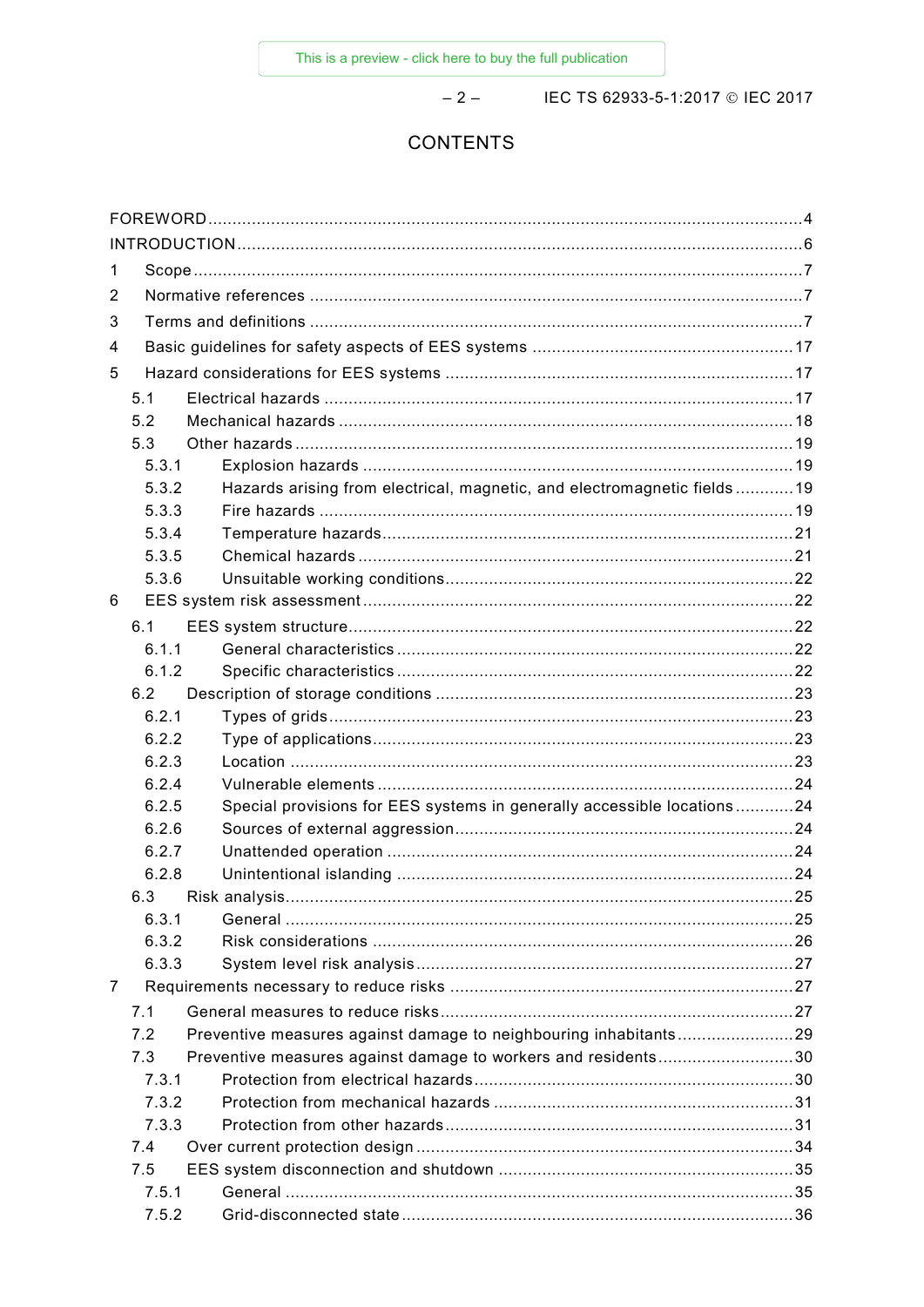IEC TS 62933-5-1:2017 © IEC 2017 - 3-

| 7.5.3 |                                                                                    |  |  |  |  |
|-------|------------------------------------------------------------------------------------|--|--|--|--|
| 7.5.4 |                                                                                    |  |  |  |  |
| 7.5.5 |                                                                                    |  |  |  |  |
| 7.5.6 |                                                                                    |  |  |  |  |
| 7.5.7 |                                                                                    |  |  |  |  |
| 7.6   |                                                                                    |  |  |  |  |
| 7.7   |                                                                                    |  |  |  |  |
| 7.8   |                                                                                    |  |  |  |  |
| 7.8.1 |                                                                                    |  |  |  |  |
| 7.8.2 |                                                                                    |  |  |  |  |
| 7.8.3 |                                                                                    |  |  |  |  |
| 8     |                                                                                    |  |  |  |  |
| 8.1   |                                                                                    |  |  |  |  |
| 8.2   |                                                                                    |  |  |  |  |
| 8.3   |                                                                                    |  |  |  |  |
| 8.4   |                                                                                    |  |  |  |  |
| 8.5   |                                                                                    |  |  |  |  |
| 9     |                                                                                    |  |  |  |  |
|       |                                                                                    |  |  |  |  |
| A.1   |                                                                                    |  |  |  |  |
| A.2   |                                                                                    |  |  |  |  |
| A.3   |                                                                                    |  |  |  |  |
| A.4   |                                                                                    |  |  |  |  |
| A.5   |                                                                                    |  |  |  |  |
|       |                                                                                    |  |  |  |  |
|       |                                                                                    |  |  |  |  |
|       | Figure 1 - General description of the approach to address hazards in EES systems17 |  |  |  |  |
|       |                                                                                    |  |  |  |  |
|       | Figure 3 - Iterative checking sequence in general risk assessment procedures 28    |  |  |  |  |
|       |                                                                                    |  |  |  |  |
|       | Figure 5 - Damage propagation from an incident to a big accident, and layered      |  |  |  |  |
|       |                                                                                    |  |  |  |  |
|       |                                                                                    |  |  |  |  |
|       |                                                                                    |  |  |  |  |
|       |                                                                                    |  |  |  |  |
|       | Figure 8 - EES system architecture in the two main EESS configurations41           |  |  |  |  |
|       |                                                                                    |  |  |  |  |
|       |                                                                                    |  |  |  |  |
|       |                                                                                    |  |  |  |  |
|       |                                                                                    |  |  |  |  |
|       |                                                                                    |  |  |  |  |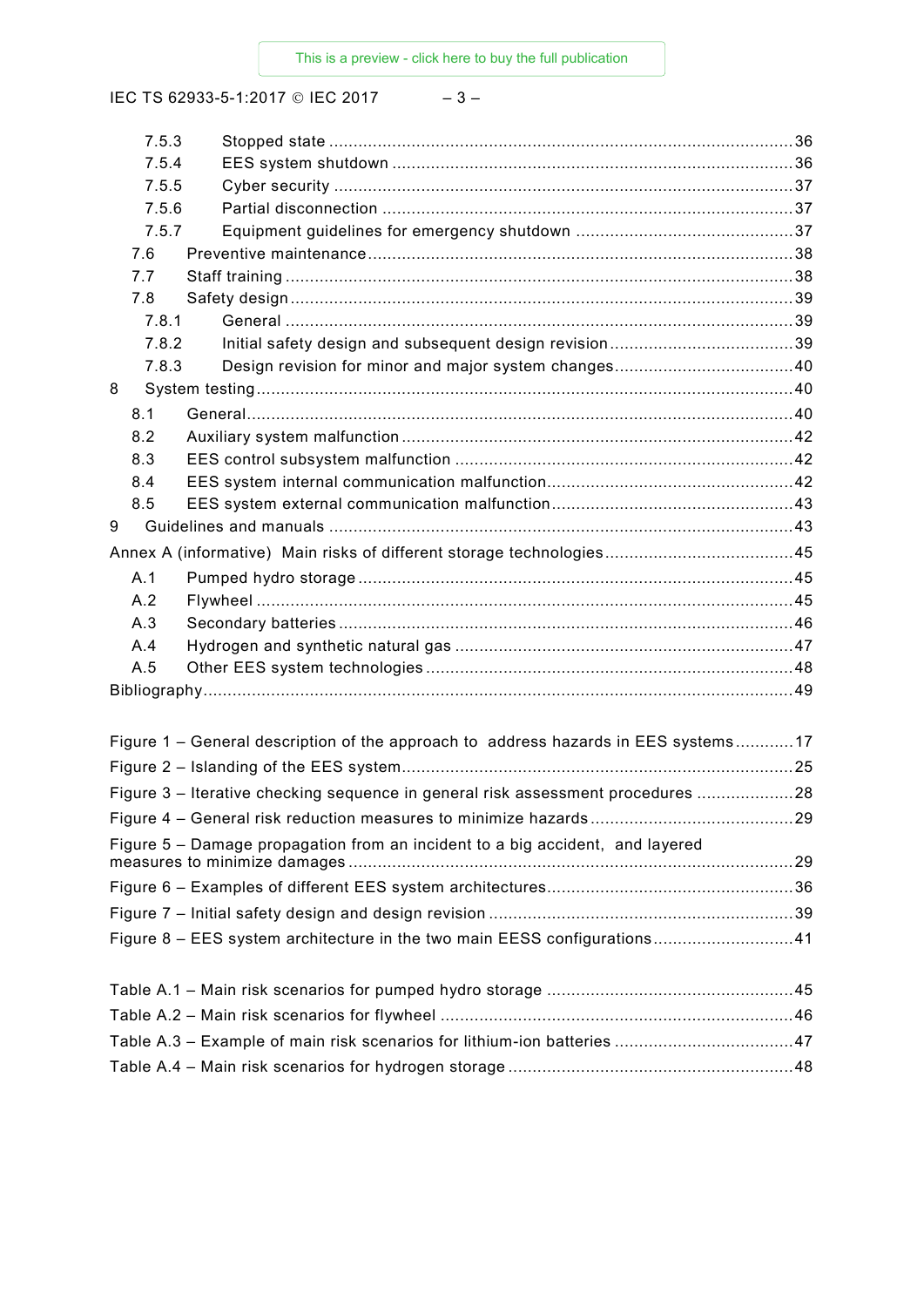$-4 -$  IEC TS 62933-5-1:2017 © IEC 2017

#### INTERNATIONAL ELECTROTECHNICAL COMMISSION

\_\_\_\_\_\_\_\_\_\_\_\_

#### **ELECTRICAL ENERGY STORAGE (EES) SYSTEMS –**

#### **Part 5-1: Safety considerations for grid-integrated EES systems – General specification**

#### FOREWORD

- <span id="page-3-0"></span>1) The International Electrotechnical Commission (IEC) is a worldwide organization for standardization comprising all national electrotechnical committees (IEC National Committees). The object of IEC is to promote international co-operation on all questions concerning standardization in the electrical and electronic fields. To this end and in addition to other activities, IEC publishes International Standards, Technical Specifications, Technical Reports, Publicly Available Specifications (PAS) and Guides (hereafter referred to as "IEC Publication(s)"). Their preparation is entrusted to technical committees; any IEC National Committee interested in the subject dealt with may participate in this preparatory work. International, governmental and nongovernmental organizations liaising with the IEC also participate in this preparation. IEC collaborates closely with the International Organization for Standardization (ISO) in accordance with conditions determined by agreement between the two organizations.
- 2) The formal decisions or agreements of IEC on technical matters express, as nearly as possible, an international consensus of opinion on the relevant subjects since each technical committee has representation from all interested IEC National Committees.
- 3) IEC Publications have the form of recommendations for international use and are accepted by IEC National Committees in that sense. While all reasonable efforts are made to ensure that the technical content of IEC Publications is accurate, IEC cannot be held responsible for the way in which they are used or for any misinterpretation by any end user.
- 4) In order to promote international uniformity, IEC National Committees undertake to apply IEC Publications transparently to the maximum extent possible in their national and regional publications. Any divergence between any IEC Publication and the corresponding national or regional publication shall be clearly indicated in the latter.
- 5) IEC itself does not provide any attestation of conformity. Independent certification bodies provide conformity assessment services and, in some areas, access to IEC marks of conformity. IEC is not responsible for any services carried out by independent certification bodies.
- 6) All users should ensure that they have the latest edition of this publication.
- 7) No liability shall attach to IEC or its directors, employees, servants or agents including individual experts and members of its technical committees and IEC National Committees for any personal injury, property damage or other damage of any nature whatsoever, whether direct or indirect, or for costs (including legal fees) and expenses arising out of the publication, use of, or reliance upon, this IEC Publication or any other IEC Publications.
- 8) Attention is drawn to the Normative references cited in this publication. Use of the referenced publications is indispensable for the correct application of this publication.
- 9) Attention is drawn to the possibility that some of the elements of this IEC Publication may be the subject of patent rights. IEC shall not be held responsible for identifying any or all such patent rights.

The main task of IEC technical committees is to prepare International Standards. In exceptional circumstances, a technical committee may propose the publication of a technical specification when

- the required support cannot be obtained for the publication of an International Standard, despite repeated efforts, or
- the subject is still under technical development or where, for any other reason, there is the future but no immediate possibility of an agreement on an International Standard.

Technical specifications are subject to review within three years of publication to decide whether they can be transformed into International Standards.

IEC TS 62933-5-1, which is a technical specification, has been prepared by IEC technical committee TC 120: Electrical Energy Storage (EES) Systems.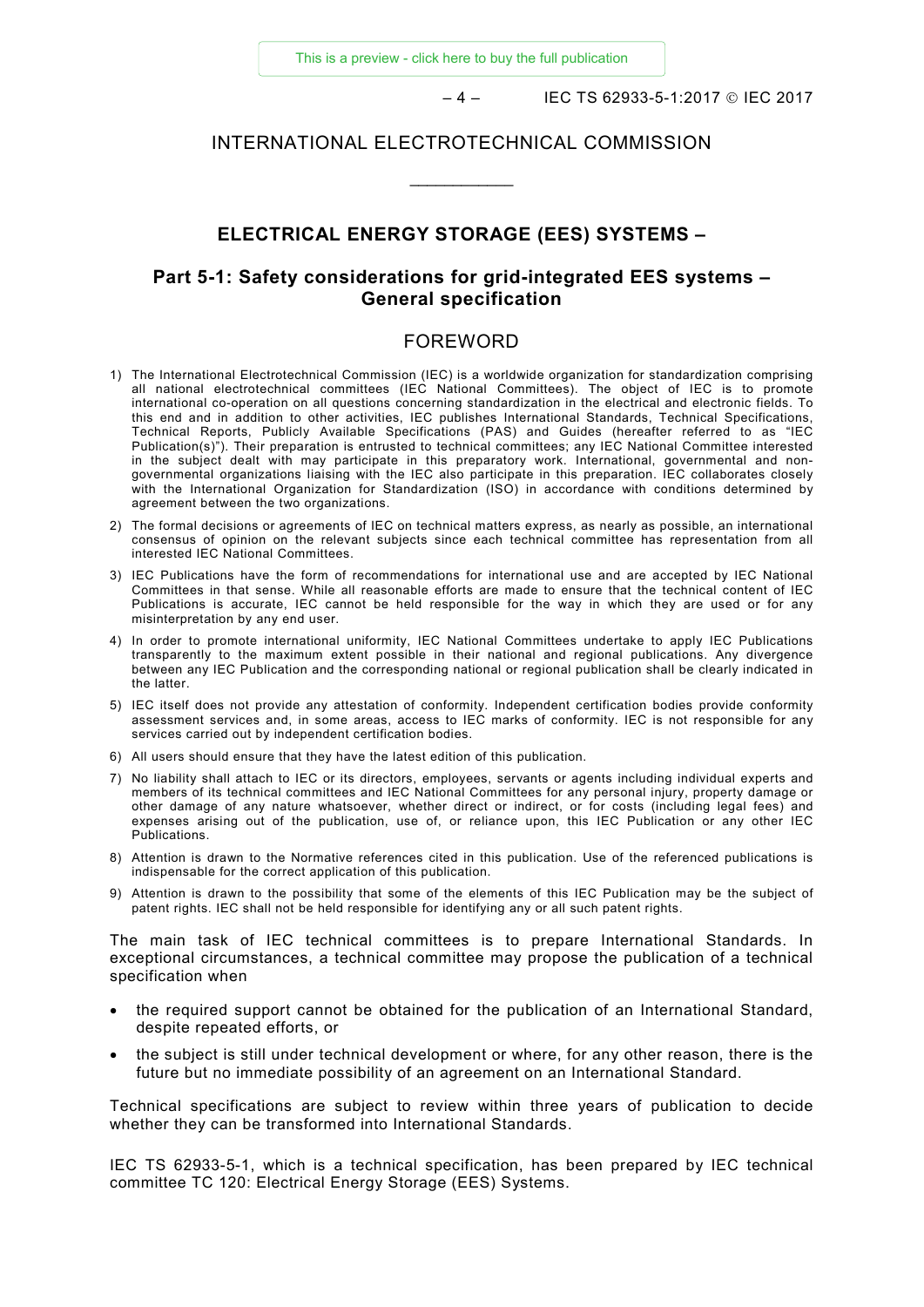IEC TS 62933-5-1:2017 © IEC 2017 – 5 –

The text of this technical specification is based on the following documents:

| Enquiry draft | Report on voting |
|---------------|------------------|
| 120/89/DTS    | 120/100/RVC      |

Full information on the voting for the approval of this technical specification can be found in the report on voting indicated in the above table.

This document has been drafted in accordance with the ISO/IEC Directives, Part 2.

A list of all parts in the IEC 62933 series, published under the general title *Electrical energy storage (EES) systems*, can be found on the IEC website.

The committee has decided that the contents of this document will remain unchanged until the stability date indicated on the IEC website under "http://webstore.iec.ch" in the data related to the specific document. At this date, the document will be

- reconfirmed,
- withdrawn,
- replaced by a revised edition, or
- amended.

A bilingual version of this publication may be issued at a later date.

**IMPORTANT – The 'colour inside' logo on the cover page of this publication indicates that it contains colours which are considered to be useful for the correct understanding of its contents. Users should therefore print this document using a colour printer.**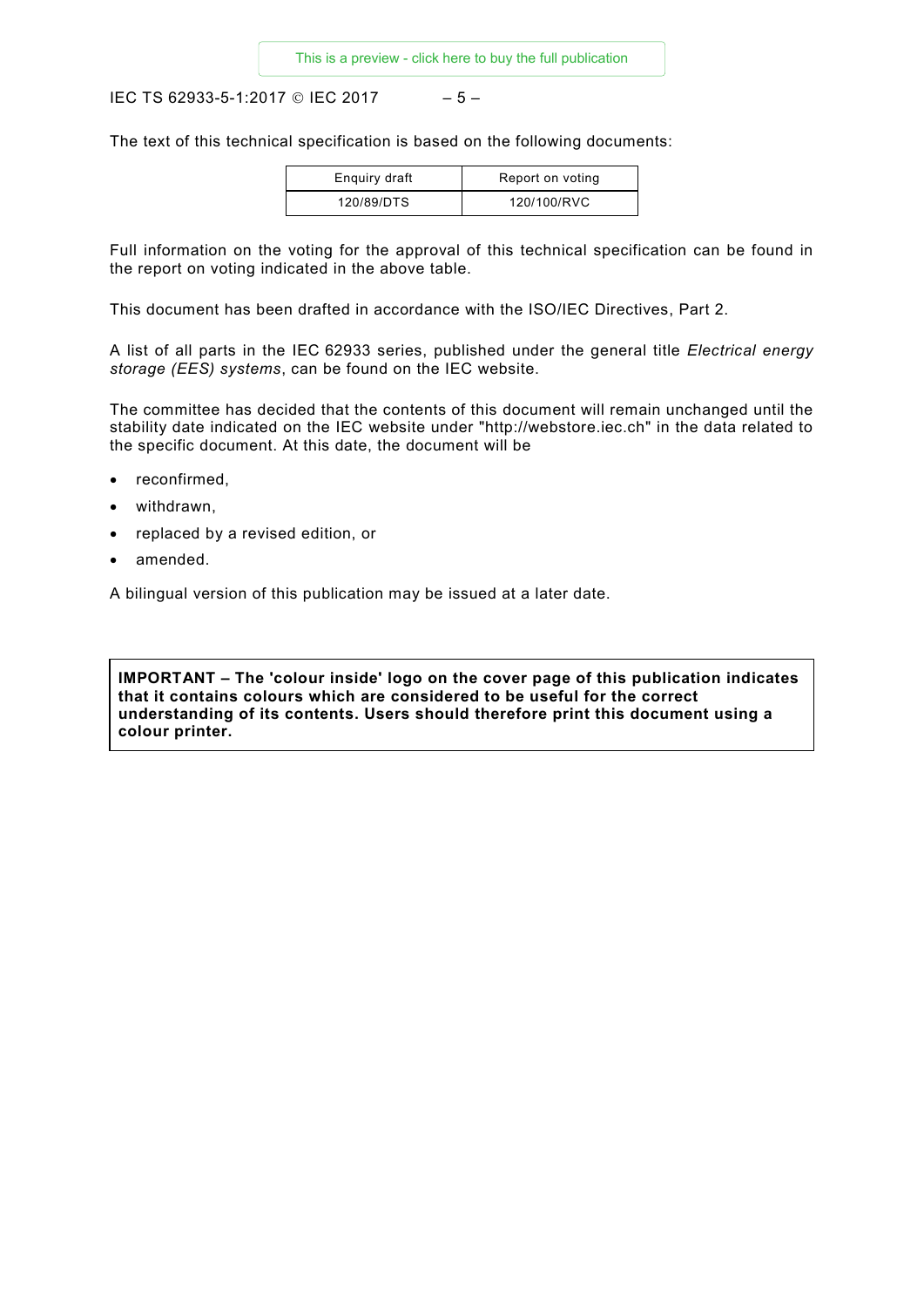$-6 -$  IEC TS 62933-5-1:2017 © IEC 2017

#### INTRODUCTION

<span id="page-5-0"></span>Many governments' plans for how electricity will be generated and managed in the future have been determined. Such current plans cannot be implemented without long-term storage with capacities in the multi-MWh range.

There are a number of types of storage technologies that have emerged. Examples of these technologies are pumped hydro storage (PHS), electrochemical batteries, flywheel storage systems and hydrogen and synthetic natural gas (SNG). Pumped hydro storage has been widely used in terms of the total amount of the stored energy. A flywheel is a model of kinetic energy storage with a high power density, excellent cycle stability and long life. While some flywheels are intended for short term operation, others can operate over longer periods of time of up to a few hours. Batteries require development primarily to decrease cost, and for some technologies to increase energy density as well. Hydrogen and synthetic natural gas (SNG) added to natural gas are likely to be essential elements of future electric grids because of their energy storage duration and capacity. Hydrogen and SNG should be further researched and developed across a broad front, including physical facilities, interactions with existing uses of gas for supply and distribution network, optimal chemical processes, safety, reliability and efficiency. The IEC White Paper "Electrical Energy Storage" (2011-12) may provide further background information on concerned EES systems.

The IEC expects to keep pace, as in other areas in the past, with the need for international consensus standards for the safety of new storage technologies. It encourages regulators to anticipate the requirement to guarantee the safety of these technologies, and to contribute to shaping suitable international standards upon which harmonized regulations may be based.

For mature EES systems various IEC standards exist covering technical features, testing and system integration. For other technologies there are only a few standards, covering special topics.

Up to now no general standard addressing safety for EES system integration into an electrical grid has been developed.

The rapid growth and the new technologies involved in electrical energy storage in the near future, as well as their installation by consumers will impose particular requirements for safety. At the same time, society and governments will need assurance of safety before the muchneeded systems can be deployed.

This document stands as a decisive step towards the gradual alignment with specific technologies and applications concerning the safety of packaged or site-assembled gridintegrated EES system.